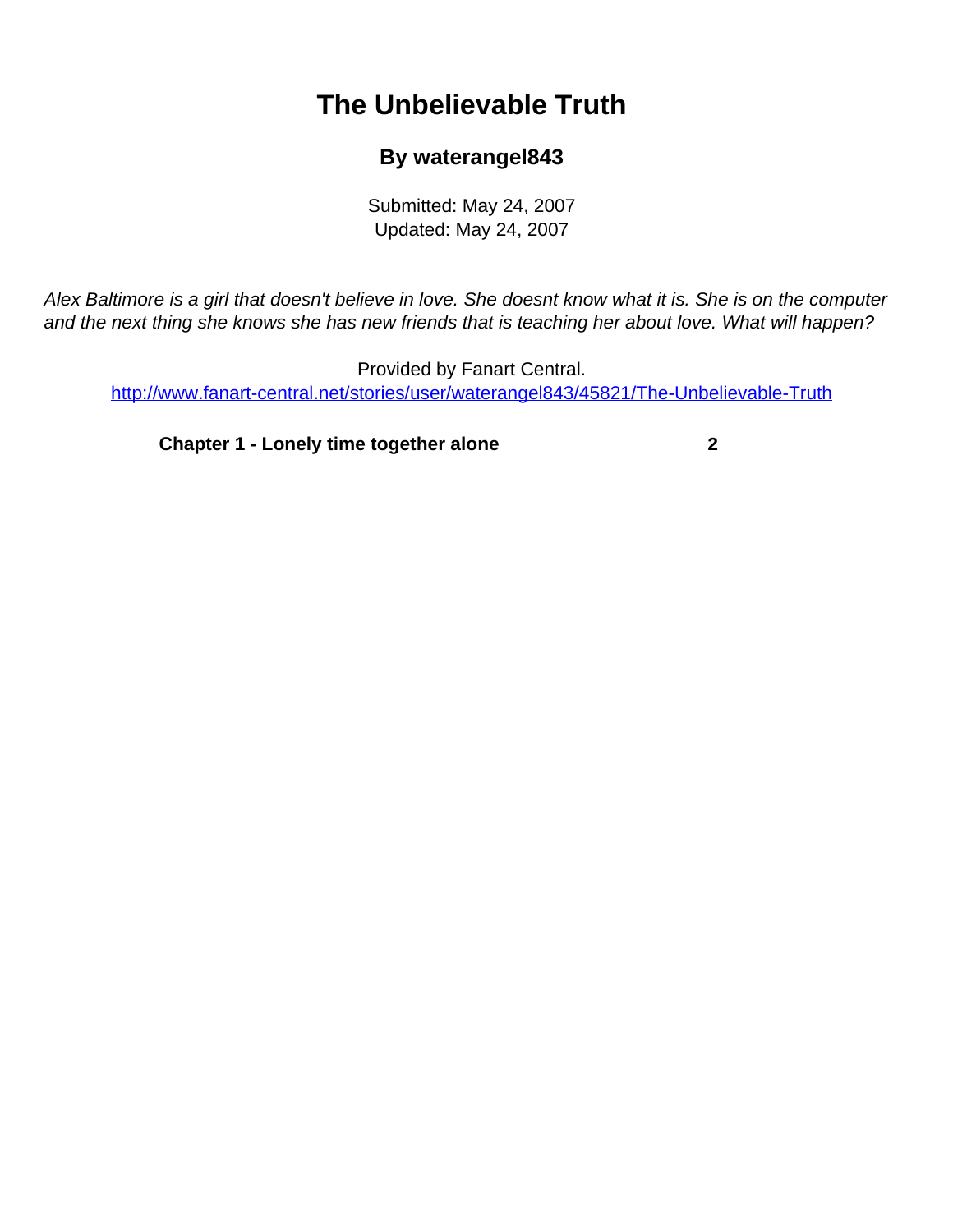## **1 - Lonely time together alone**

## <span id="page-1-0"></span>**The Unbelievable Truth**

The sun was bright as a young girl strolled down a dark road. She didn t know what time it was, or even where she was. All she knew was...

\_\_\_\_\_\_\_\_\_\_\_\_\_\_\_\_\_\_\_\_\_\_\_\_\_\_\_\_\_\_\_\_\_\_\_\_\_\_\_\_\_\_\_\_\_\_\_\_\_\_\_\_\_\_\_

A brunette girl grumbled and grabbed a hold of her mouse that was hooked up to her white computer. She clicked a few times and sighed heavily. Alexandra Baltimore was your average girl. Average grades, average looks. The only thing that wasn t average was her number of friends. Since the seventeen year-old had just moved into the neighbourhood not to long ago, she never really met anyone.

To get rid of her boredom she would draw, read and write. She would write many stories about a girl who was alone but had the power to love and always at the end she would get the guy. She drew the characters out and had piles of the pictures in her art room. Her stories would be tones of pages and ever story had its own binder. She based the character on her self but sadly there was no guy, or love.

Through her many years of living, she had never left love. Before her parents died she would hear the words I love you but she never said them back. It d be Me too or Thank you. She always love was some made up thing to just make people feel better.

As Alex grumbled her computer beeped numerous amounts of times. She screamed and clicked the mouse again. Her computer wasn t the newest one in the world so pop-ups would come up almost ever second. They would be about buying cameras, filling out surveys or telling her that she was the 999,999<sup>th</sup> person on the site she would be on and said that she won a trip to some wonderful place like Hawaii or Japan.

FINE! I LL DO IT! After her 1,000,000<sup>th</sup> pop-up of the week she finally snapped. She clicked on the pop-up and a new screen came up. The words: Feeling Alone? Tell us. was flashing in blue and orange. Alex filled out the questions that were placed in front of her.

In which way are you lonely? My parents are gone and I have no friends.

What do you want mostly right now? Someone to tell me what love is and people to be with me.

Where do you live? ..........

That question confused Alex to bits. Why would they want to know? She thought carefully but shrugged and put in her address in the space. She filled in the rest of her questions and pressed the submit button. She leaned back in her chair and closed her eyes. Stupid Ad s She muttered to herself.